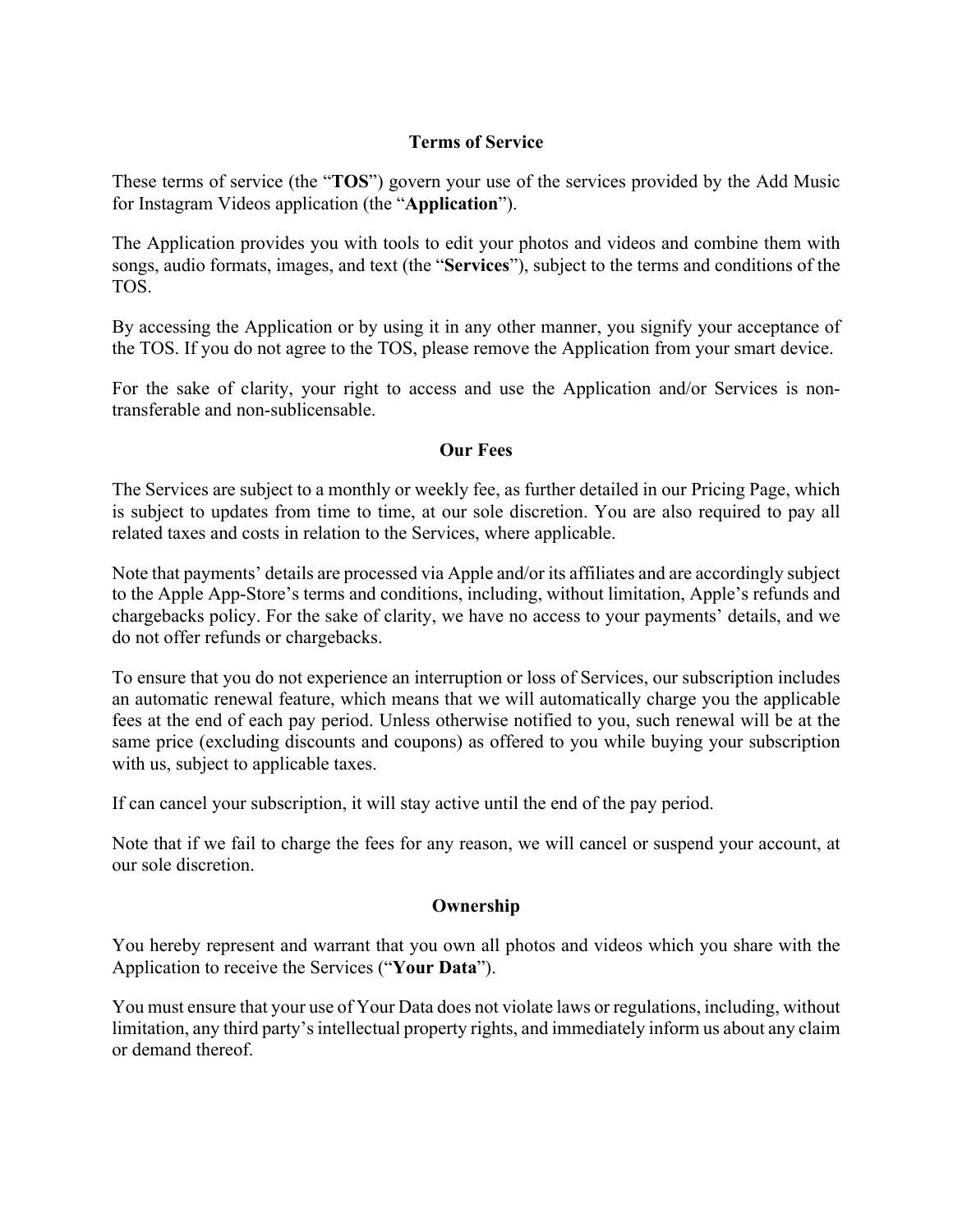For the sake of clarity, we assume no responsibility for any claim or demand concerning your activities with the Application and/or Services.

We do not claim ownership over Your Data. However, if you share Your Data with the Application, you represent and warrant that you do not violate any third party's rights by doing so and that we are allowed to use Your Data for the following purposes (i) addressing your requests; (ii) improving our Application and/or Services; (iii) complying with applicable laws; and, (iv) legal defense.

You hereby grant us an assignable, non-exclusive, worldwide, royalty-free, fully-paid, sublicensable (through multiple tiers), irrevocable, and perpetual license, in all media formats and through any media platform, to access, distribute, process, reproduce, publicly perform, publicly display, create derivative works of, and use Your Data, to (1) fulfill the TOS; (2) provide you with the Services; (3) improve the Services; and, (4) promote the Application and/or Services (collectively, "**Your Account Content License**").

Your Account Content License will survive the termination of the TOS. You represent and warrant that all necessary licenses, permissions, consents, and approvals have been obtained for you to grant Your Account Content License.

You agree to irrevocably waive all moral rights you may have in Your Data against us and our affiliates. Moral Rights mean both paternity and integrity rights, objection to any distortion, mutilation, modification, claims to authorship, or any similar rights given under different applicable laws or treaties.

All information and materials available on the Application and/or Services which are not Your Data are our sole property or licensed to us by third parties. Subject to the terms and conditions of the TOS, we hereby grant you a limited and revocable license to use songs, audio formats, images, and text that we offer on the Application ("**Our Data**") so you can combine them with Your Data for private or commercial use and receive the Services. Except for the said limited and revocable license in relation to Our Data, we do not grant you any rights, functions, or licenses concerning the Application and/or Services, and we reserve all rights not expressly granted in the TOS.

Without limiting our rights under the Disclaimer of Warranties and Limitation of Liability clauses of the TOS, if you believe that we violate your rights, including, without limitation, your intellectual property rights, or any third party's rights, concerning any content and materials related to the Services or otherwise, please contact us at hello@videobakery.co. We will make efforts to address your concerns as soon as possible.

# **Responsibilities and Acceptable Use**

You are solely responsible for the performance of the Services and the manner in which the Services are performed, and we will not bear any liability in connection therewith or be responsible for any claim arising out of, or resulting from, the Application and/or Services.

By using the Application and/or Services, you represent that (i) you are at least 18 years old; (ii) you are qualified to use the Application and/or Services; and, (iii) you will use the Application and/or Services in accordance with the TOS and applicable law.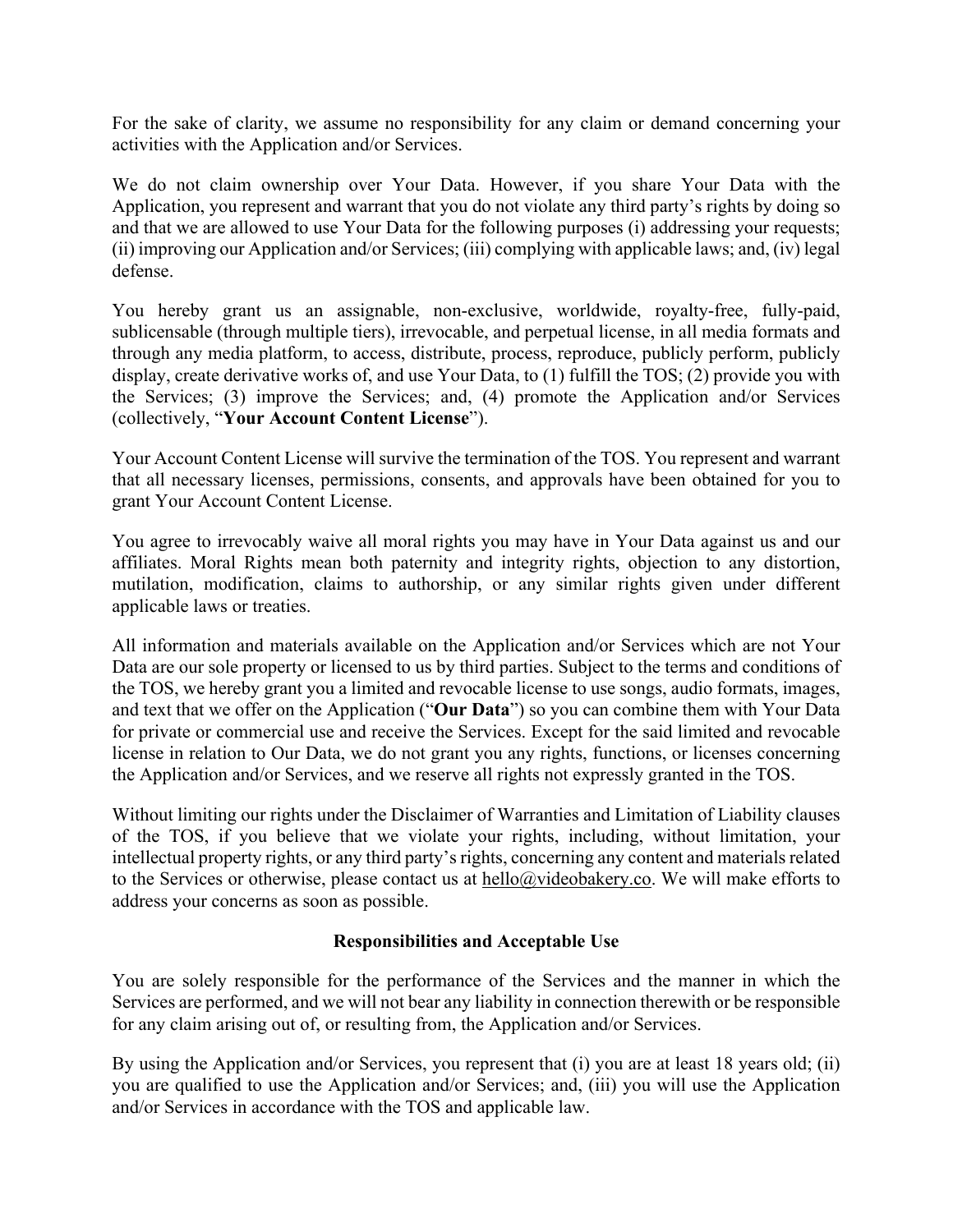You are responsible for all of the acts or omissions associated with your access and use of the Application and/or Services as well as the access and use of the Application and/or Services by anyone on your behalf.

You undertake to abide by all applicable local, state, national, and foreign laws, treaties, and regulations in connection with your use of the Application and/or Services.

You undertake to comply with any instructions concerning access to or use of the Application and/or Services that we may offer from time to time. You specifically agree not to (i) access (or attempt to access) the Application and/or Services by any unauthorized means; (ii) breach the TOS or any other applicable laws, rules, and regulations; (iii) interfere with or disrupt the integrity or damage the performance of the Application and/or Services; (iv) impersonate any person or entity, or make any false statement pertaining to your identity, employment, agency or affiliation with any person or entity; (v) collect or process personal information related to others without their explicit consent; (vi) be involved in any illegal activities; or, (vii) send, store, provide, or link through the Application and/or Services any content or material that contain or may reasonably be deemed as -

- Infringing or violating intellectual property rights of other parties, including, without limitation, patents, copyrights, and trademarks
- Software viruses, Trojan Horses, Worms, Vandals, Spyware, and any other Malicious Applications or any other similar software or programs that may damage the operation of the Application and/or Services
- Encouraging, supporting, assisting, providing instructions, or advising in the committing of a criminal offense, under applicable laws
- Constituting a violation of a person's right for privacy or right of publicity
- Prohibited by any applicable law, including, without limitation, court restraining orders, to be posted, published, disseminated, or otherwise made available to the public
- Threatening, abusive, harassing, defamatory, libelous, vulgar, obscene or racially, ethnically or otherwise objectionable
- Unsolicited commercial communications ("spam"), chain letters, or pyramid schemes

Except as expressly permitted in the TOS, you may not (i) commercially exploit the Application and/or Services or make them available to any third party in any way; (ii) display publicly, decompile, disassemble, reduce to human-readable form, execute publicly, adapt, process, compile, translate, lend, rent, reverse engineer or combine the Application and/or Services with other software or services; (iii) interfere in any manner with the functionality of the Application and/or Services or use the Application and/or Services in any way that breaches any code of conduct, policy or other notice applicable to the Application; (iv) copy any ideas, features, functions or graphics of the Application and/or Services or any content, including, without limitation, the audio and visual information, documents, software, products and services contained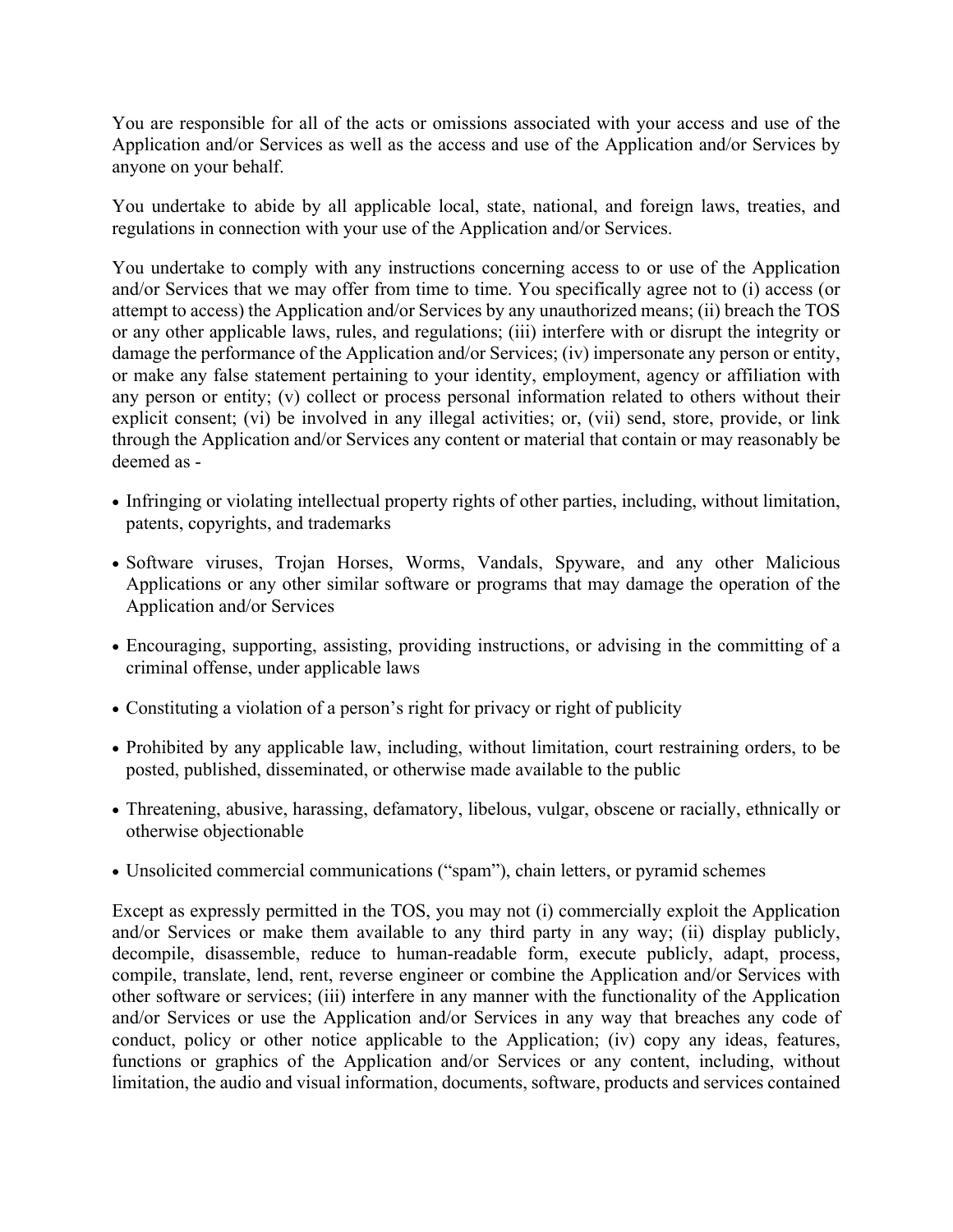or made available to you in the course of using the Application and/or Services; or, (viii) otherwise use the Application not in compliance with the terms of this Agreement.

Without limiting our rights under the TOS and applicable law, should we become aware that you have violated this provision, we will be entitled to remove the content in violation, terminate your subscription, and notify Apple and relevant authorities.

## **Disclaimer of Warranties**

You acknowledge and agree that the Application and/or Services are provided for use "as is", without any warranties of accuracy, reliability, likely-result, merchantability, fitness for a particular purpose, non-infringement, compatibility, security, or being up to date.

Any use of the Application and/or Services are at your sole risk.

To the maximum extent permitted by law, we expressly disclaim any warranties, conditions, representations, and guarantees concerning the Application and/or Services, the accuracy, reliability, adequacy, or completeness of the Application and/or Services, or any other material provided by us.

No representation or other affirmation of fact, including, without limitation, statements about the capacity, suitability for use, or performance of the Application and/or Services, whether made by our employees or otherwise, which is not contained in the TOS, will be deemed to be a warranty by us for any purpose, or give rise to any liability of us whatsoever.

## **Limitation of Liability**

In no event will we be liable for any damages whatsoever, including, without limitation, direct, indirect, special, incidental, or consequential damages, loss of profit, business, saving or opportunity, damage to any content, reputation or goodwill, costs, or expenses regarding substitute goods or services, whether in an action of contract, negligence, or other tortious action resulting from use of the Application and/or Services or arising out of the use or performance of the Application and/or Services, regardless of whether we or our authorized representatives have been advised of the possibility of such damages and even if such damages were reasonably foreseeable.

## **Indemnification**

You agree to indemnify, defend, and hold us and our officers, managers, directors, shareholders, employees, sub-contractors, agents, licensors, and anyone acting on our behalf harmless, at your expense and immediately after receiving written notice from us, from and against, any damages, loss, costs, expenses, fines, and payments, including, without limitation, reasonable attorney's fees and legal expenses, resulting from any complaint, claim, or demand by any third party arising from or in connection with the use of the Application and/or Services, or any of your actions or omissions concerning the performance of the TOS.

# **Availability and Delays**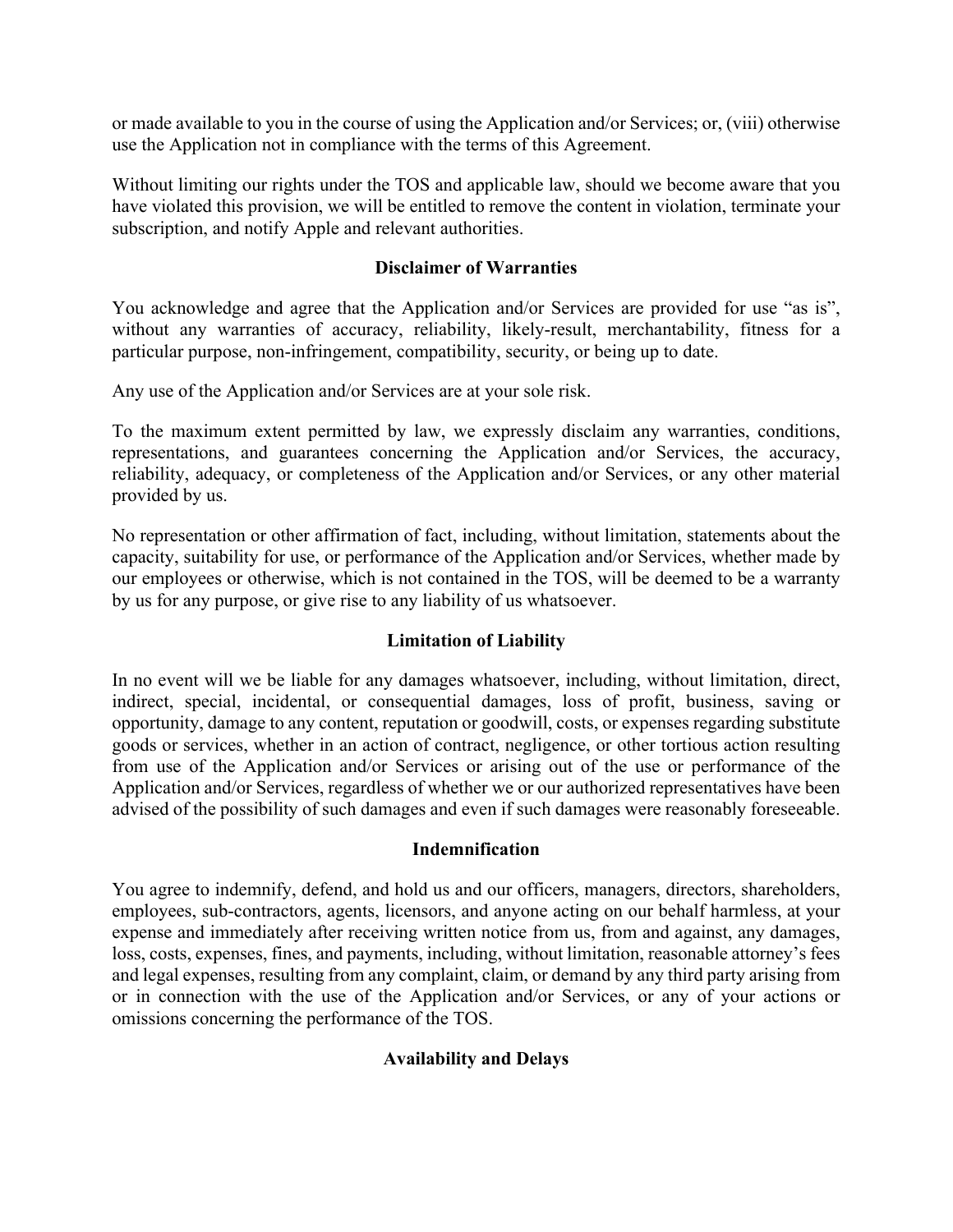The availability and functionality of the Application and/or Services depend on a range of factors and elements, including, without limitation, software, hardware, and communication networks, which may be provided by third parties.

These factors are not error-free and we do not warrant or guarantee that the Application and/or Services will (i) operate without disruption, limitations, delays, errors, or interruptions; and (ii) be accessible or available at all times, or immune from unauthorized access.

## **Term and Termination**

The TOS is effective from the moment you install the Application and provide us with access to your smart device's relevant data, as further indicated in our Privacy Policy, and, unless otherwise stated in the TOS, will continue in full force and effect until terminated by us.

You have the right to cancel your subscription, directly from the Application settings, provided, however, that any fees that have been received by us prior to such termination will be nonrefundable. Your subscription will stay active until the end of the pay period.

We have the right to terminate your use of the Application and Services upon written notice to you at the end of your subscription, provided, however, that if we find you in violation of the TOS, we can terminate your subscription and use of the Application and/or Services immediately.

# **Modifications**

We can modify the TOS from time to time after giving proper notice. If the modifications have minor if any consequences, they will take effect 7 days after we post a notice on the Application. If the modifications have substantial consequences, they will take effect 30 days after we post a notice on the Application.

Until the modified TOS takes effect, you can choose not to accept it and terminate your use of the Application and/or Services. If you continue your use of the Application and/or Services after the modified TOS takes effect, it will express your agreement to the modified TOS.

Notwithstanding the above said, if we need to adopt a modified TOS due to legal requirements, the modified TOS will become effective as soon as required by law.

## **Change of Control**

We may transfer ownership rights and title in the Application and/or Services, whether by way of merger, sale of shares, sale of assets, license, or otherwise, to a third party, provided that your rights remain in effect according to the TOS.

## **Privacy**

Please read our **Privacy Policy** as well, as it serves as an integral part of the TOS.

Please note that the Application and/or Services do not target and are not intended to attract children under the age of 18. Accordingly, the Application and/or Services neither solicit personal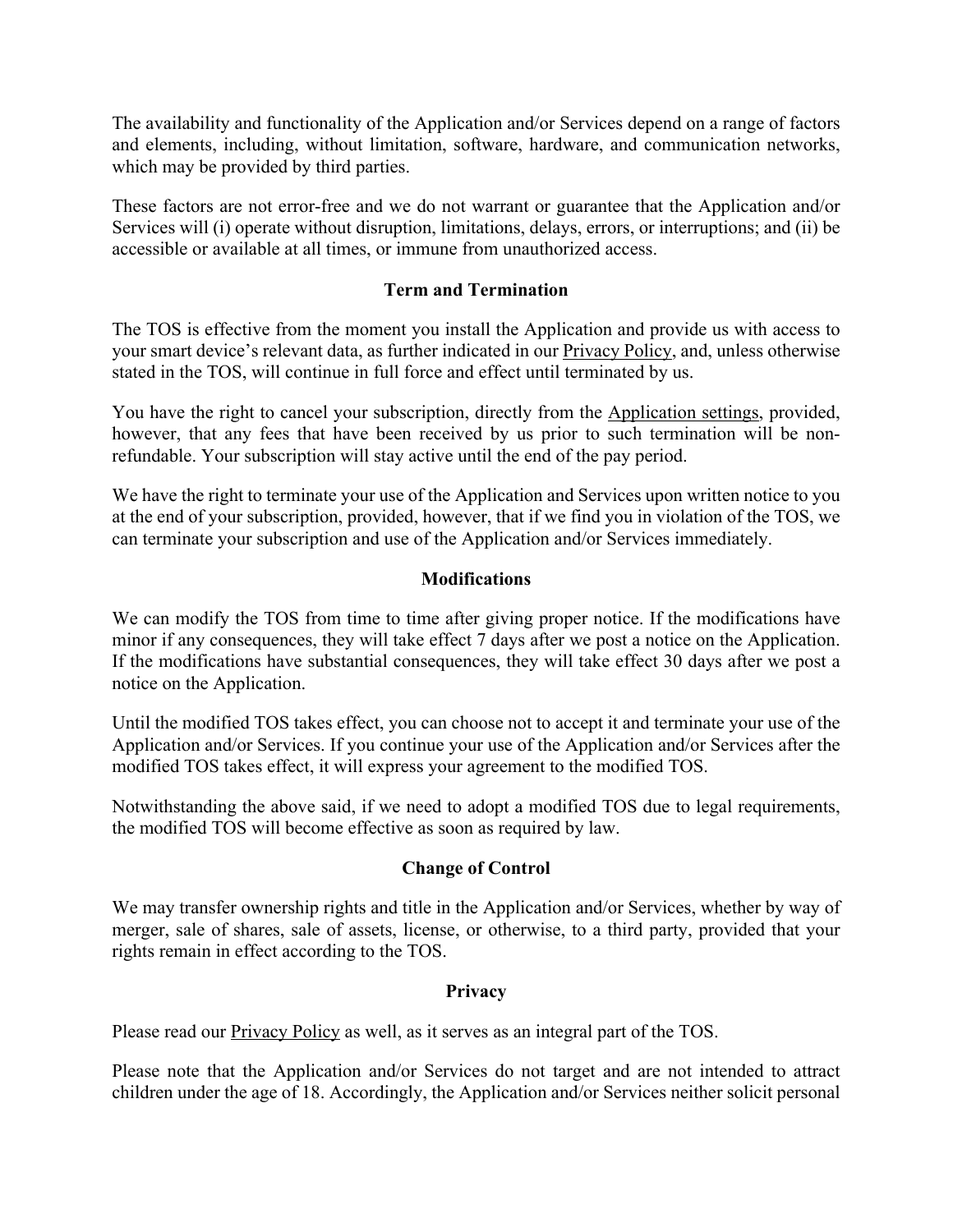information related to children under the age of 18 nor send them requests for any collection of personal information related to them.

## **Disputes**

If the value of the relief sought is 2,000 US dollars or less, the parties will make good faith efforts to resolve the dispute between them amicably. If such direct talks do not resolve the dispute, each party may initiate an Alternative Dispute Resolution ("**ADR**") process with an established ADR service provider. The parties will agree on the identity of the ADR service provider and the dispute will be conducted in English, by written submissions through e-mail correspondence, other electronic communications, or telephone conversations, without the need for personal appearance. Any judgment on the award rendered by the ADR provider may be entered in any court of competent jurisdiction.

If the value of the relief sought is more than 2,000 US dollars, the TOS and any claim, cause of action, or dispute arising out of or related thereto, will be governed solely by the laws of the State of Israel, regardless of your country of origin or where you access the Application, and without giving effect to any conflicts of law principles, which would result in the application of the laws of a jurisdiction other than the State of Israel. The competent courts in Tel Aviv, Israel will have sole and exclusive jurisdiction concerning the TOS and any claim, cause of action, or dispute arising out of or related thereto.

## **General**

The TOS comprises the entire agreement between you and us concerning the Application and/or Services and supersedes all prior or contemporaneous negotiations, discussions, or agreements, whether written or oral, between you and us about the Application and/or Services.

If any provision of the TOS is held by a court of competent jurisdiction to be invalid or unenforceable, then such provision will be construed, as nearly as possible, to reflect the intentions of the invalid or unenforceable provision, with all other provisions remaining in full force and effect.

Any failure of us to enforce any right or provision in the TOS will not constitute a waiver of such right or provision unless acknowledged and agreed to by us in writing.

The section headings in the TOS are included for convenience only and will take no part in the interpretation or construing of the TOS.

The TOS may not be assigned by you without our prior written approval and any assignment without such prior written approval will be null and void. We may freely assign our rights and obligations, in part or in full, at our sole discretion.

The Ownership, Disclaimer of Warranties, Limitation of Liability, Indemnification, Privacy, Change of Control, and Disputes provisions under the TOS will survive any termination of engagement between you and us.